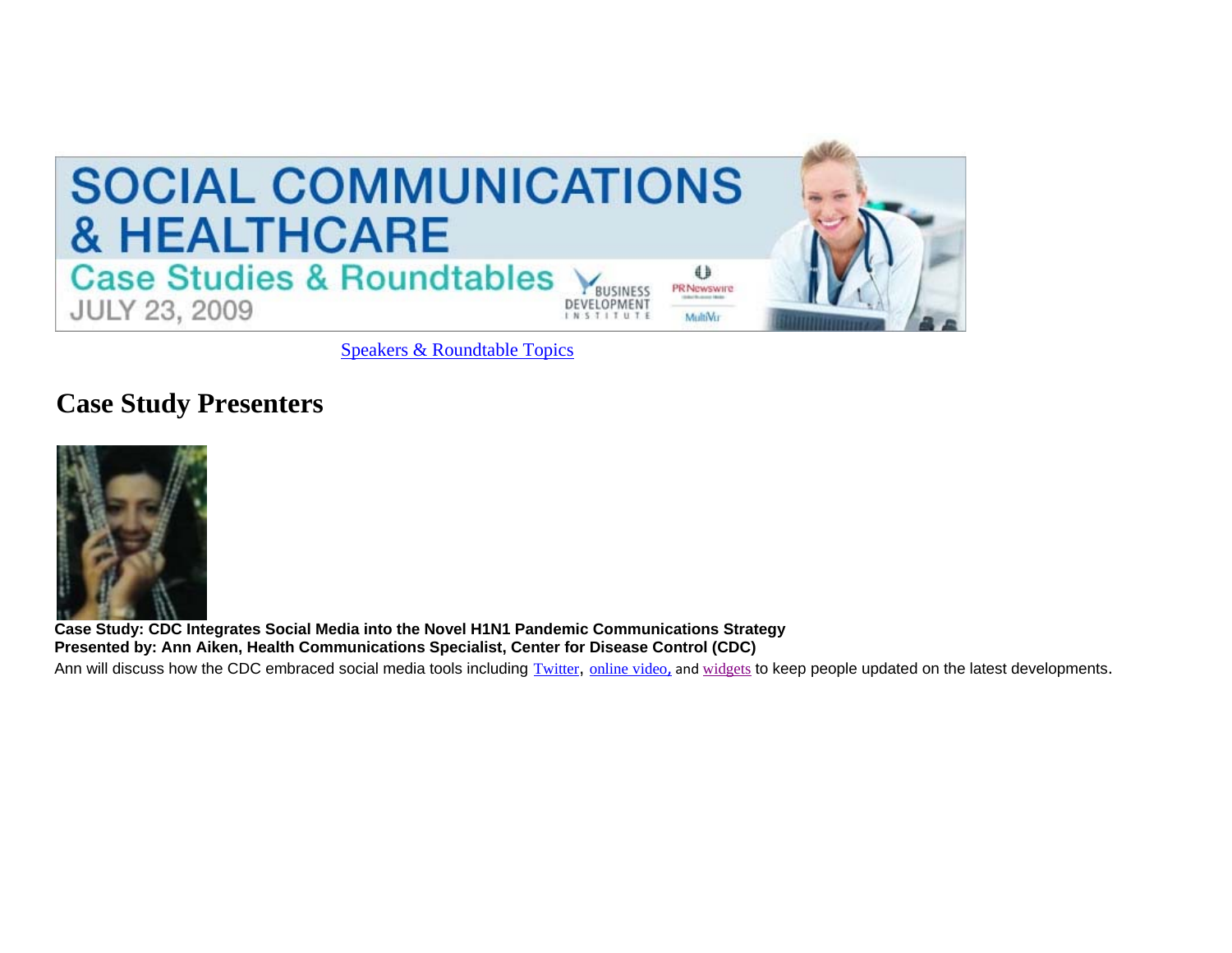

**Case Study: Pfizer's Social Media Strategy Presented by: Ray Kerins, Vice President/Worldwide Communications, Pfizer Inc.** Ray will share how the world's largest Pharmaceutical company embraces social media as a critical channel for its global communications strategy.



**Case Study: McNeil Pediatrics Creates Online Communities: ADHD Moms™ and ADHD Allies™ on Facebook Presented by: Tricia Geoghegan, Communications Lead, Neurology and ADHD, McNeil Pediatrics, a division of Ortho-McNeil-Janssen Pharmaceuticals, Inc., Johnson and Johnson Pharmaceutical Services, inc.** 

Tricia will share how McNeil Pediatrics created vibrant communities of over 17,000 fans on Facebook. The purpose of ADHD Moms and ADHD Allies is to provide assistance in coping with issues that result from Attention Deficit Hyperactivity Disorder. Tricia will also discuss key learnings from launching both Facebook communities.



**Case Study: WHITTMANHART uses consumer insights to drive social in healthcare**

**Presented by: Tara Deville, Director of Media, WHITTMANHART & Kevin French, Group Account Director, WHITTMANHART** 

**Kevin and Tara will share how applying some lessons learned from WHITTMANHART's cross-industry experience led to using consumer insights to drive how they engage in social with their healthcare clients. They will discuss how social media can be incorporated into innovative social structures to help brands connect with target audiences.**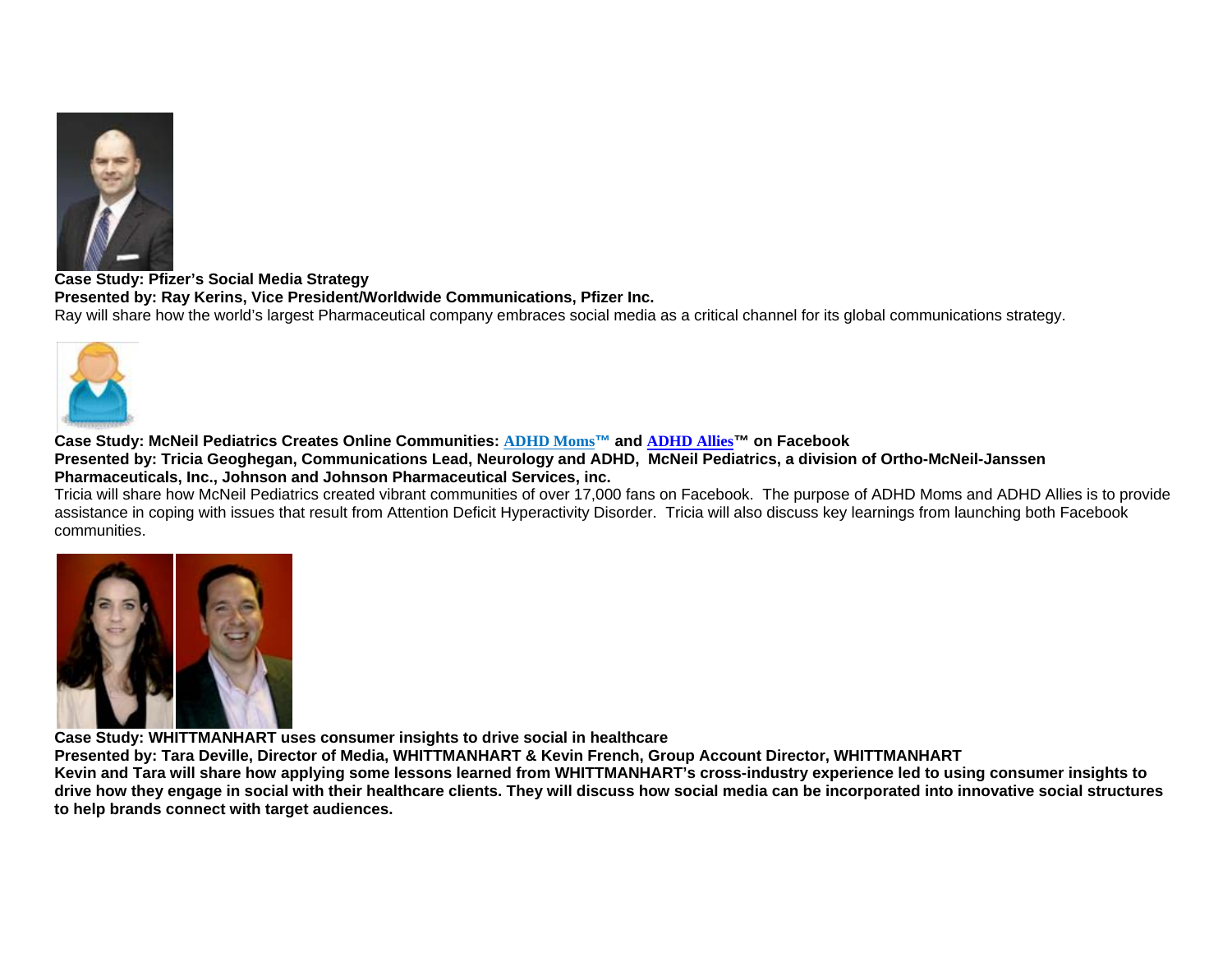

**Case Study: Powering Word-Of-Mouth With Social Communications**

**Presented by: Andrew Levitt, Founder & CEO, HealthTalker & Nigel Roth, Independent marketing research consultant Andy, a 13 year veteran of the pharmaceutical and biotechnology industry, together with Nigel Roth, will share experiences and lessons learned from helping Fortune 100 healthcare brands create and execute innovative word-of-mouth marketing programs that embrace the social web as a integral** 

**platform for communications.** 



**Case Study: Healthcare 3.0: Leveraging the Power of Connectivity and Collaboration within the Professional Medical Community Presented by: Aaron Krinsky, CEO & Co-Founder, VeoMed Walking through Multiple Client Case Studies and Discussing the Future of Social Communications and Healthcare**



**Case Study: Healthcare & Social Media: The Rules of the Game**

**Presented by: Jonathan Richman, Author,** *Dose of Digital*

**Before jumping into social media, it's important to understand the rules of the game. We have determined that there are five basic principles that every pharma or healthcare brand must follow in order to get started in social media. Following these principles will tell you what to do and what not to do in order ensure you win over your customers instead of chasing them away. The five principles are: Be Aware, Not Afraid, Monitor and Get Involved, All**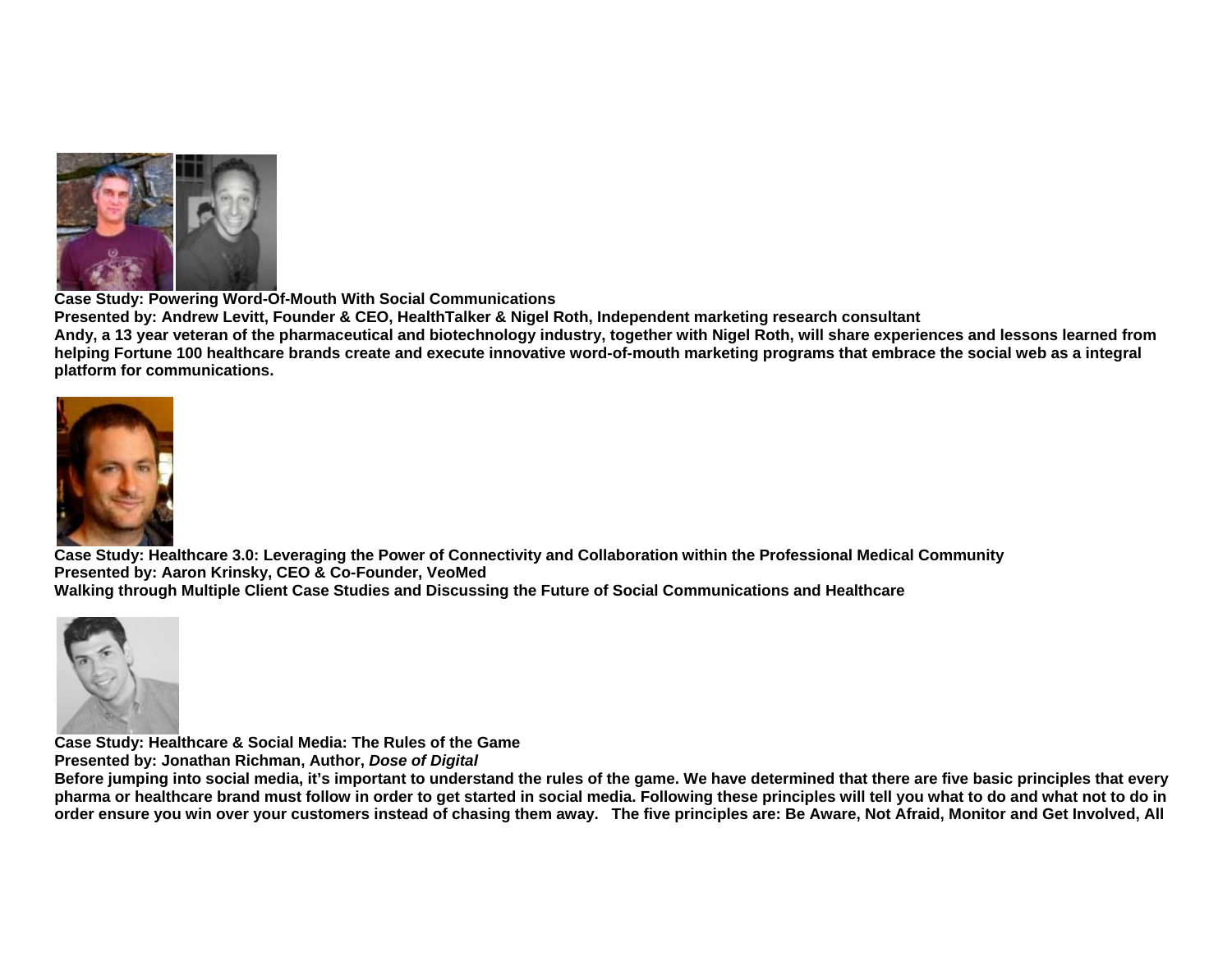**About E.V.E., Prepare to Surrender Control, and It's Not About You.**

# **Roundtable Moderators & Topics**



### **Ann Aiken, Health Communications Specialist, Center for Disease Control (CDC) Roundtable Topic: Going Viral for Health: Engaging Audiences with Social Media to Encourage Health Advocacy and Expand Your Reach**

BiO: Ann Aikin, MA works for the Centers for Disease Control and Prevention (CDC) in health marketing on the Interactive Media Team. She leads the new media research activities and works to develop innovative health communications products that engage users and expand the reach of CDC's science. Additionally, she recently began leading the social media strategy for CDC's emergency communications responses, including the novel H1N1 pandemic. Before working for CDC, she spent two years in the U.S. Peace Corps, working for the Jamaican Ministry of Health and the Kingston and St. Andrew Health Department. She holds Bachelor of Arts degrees in journalism and political science and a Master of Arts in communications, with an emphasis in health communications.



#### **Christina Blodgett, Director of Customer Relations and Operations, BlogTalkRadio Roundtable Topic: Conversational Marketing for Healthcare 2.0: How You Can Integrate Best Practices for Social Media in Your Outreach and Communication Strategies**

**Bio:** *Christina Blodgett is the Director of Customer Relations and Operations for BlogTalkRadio, where she manages and oversees relationships with individual hosts and clients including the Pentagon, Sun Microsystems, Woman's Day magazine, Century 21, and Wal-Mart. She also manages an outreach and marketing team dedicated to building new audiences for BlogTalkRadio, using web 2.0 marketing strategies and viral marketing within Facebook, Myspace, Ning, and Twitter. Prior to starting at BlogTalkRadio, she worked as the Director of Client Services and Consulting at Patron Technology, where she managed a department that provided support and training to over 1,300 clients. In addition, she consulted organizations including the Victoria & Albert Museum, Alvin Ailey Dance Theater, and the Los Angeles County Museum of Art on developing and executing long-term e-marketing strategies. Christina has a B.A. in English from Yale University and lives in Connecticut.*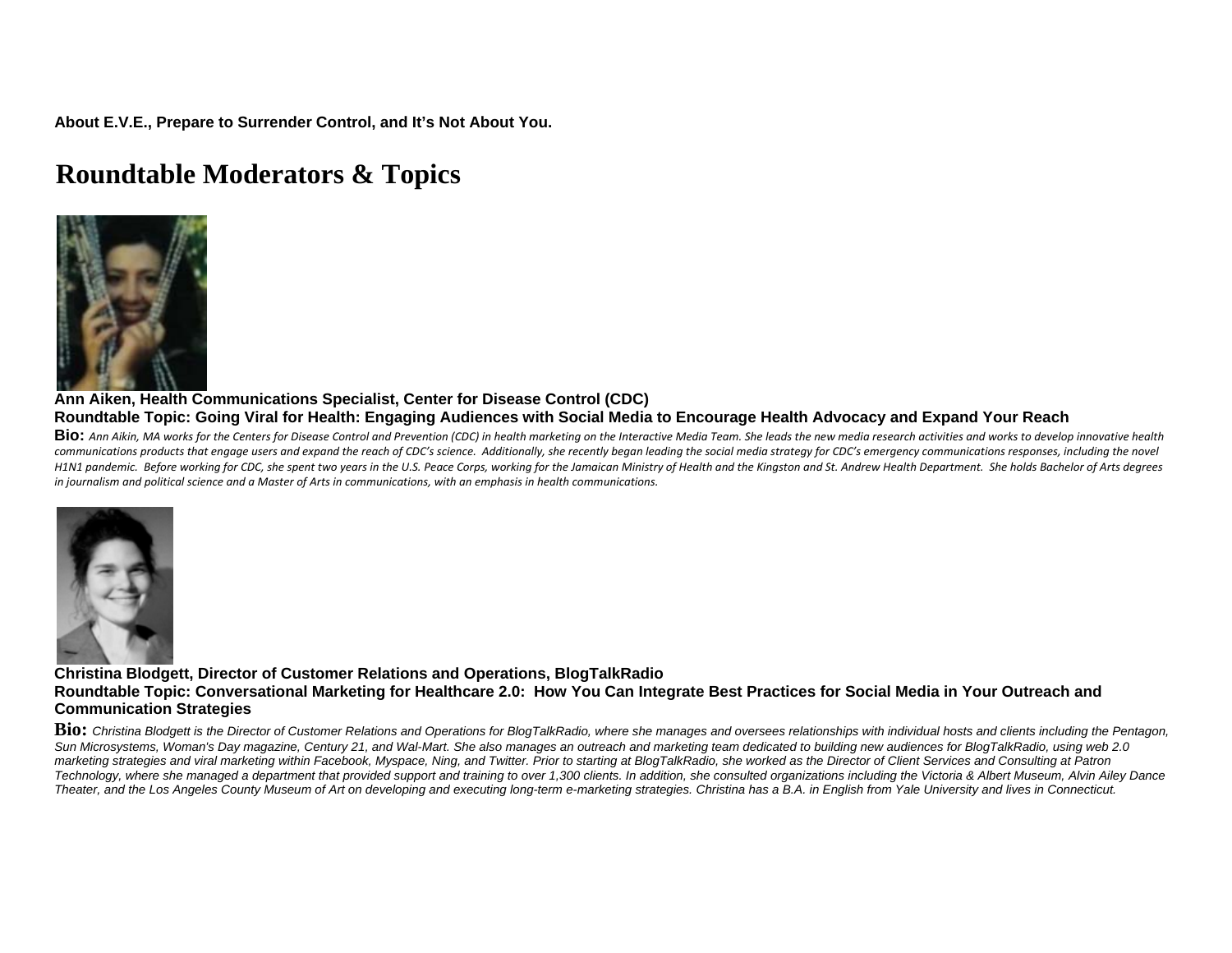

#### **Tom Chandy, President & Co-Founder, VeoMed Roundtable Topic: Utilizing a Social Communication Platform as a Business Solution for Medical Marketers**

**Bio:** *Thomas is a technology project manager and designer with expertise in building complex web applications for the medical field. In 2006, Thomas founded Travancore LLC, which has built interactive web-based tools and applications for Harvard Medical School, Harvard's Care Group, Pocket Medicine inc., and Wikidoc.org* 



## **Nick Dawson, Director of Revenue Cycle, Bon Secours Health System Roundtable Topic: Hospitals & Social Media - Establishing Two Way Communication for Employee Engagement, Patient Advocacy and Physician Satisfaction**

**Bio:** *Nick Dawson bridges the gap between healthcare operations and social media. With more than 12 years experience in hospital operations, he understands what makes healthcare tick. Currently Nick is the*  Director of Revenue Cycle for a 14 hospital system, he has also worked for other multi-hospital systems, and consulted with McKesson's Provider Technologies. As a self-professed geek, Nick has earned his stripes as an *active user of social media tools; writing about healthcare and process improvement. His unique understanding of both healthcare and deeply networked groups enables him to help organizations with customer service and*  operational improvements across the country. Nick understands that it is all about connecting people, not just the tools. He believes in helping organizations grow their relationships with employees, patients and physician *by encouraging the conversation to take place online. Nick is a member of the Healthcare Financial Management Association and can frequently be found posting about healthcare and cooking on his blog, twitter and facebook.* 

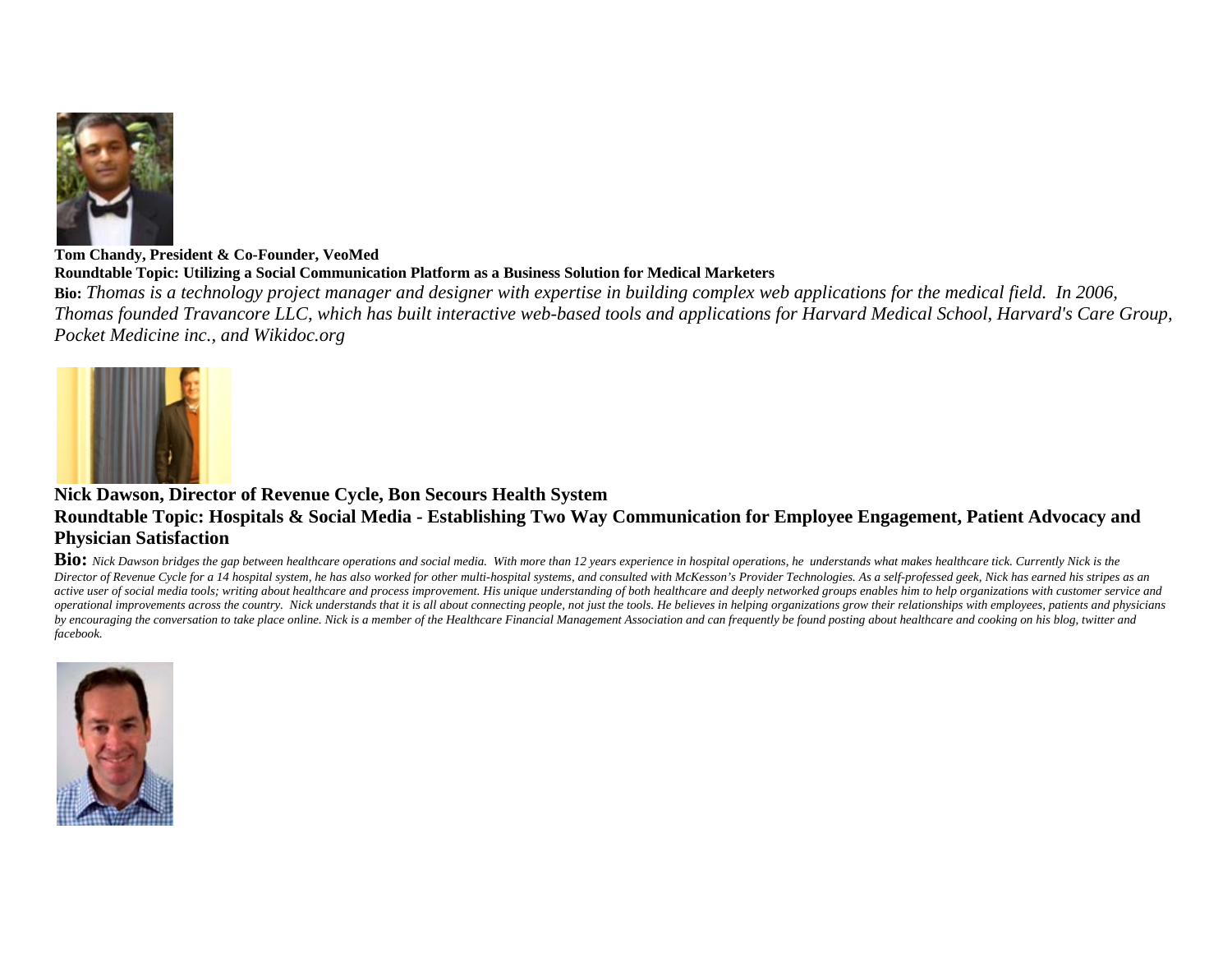## **Matt DeLoca, Senior Vice President, Sales & Marketing, The FeedRoom**

## **Roundtable Topic: Best Practices for Web Video as a Key Component of your Social Media Strategy**

**Bio:** *A 19-year veteran of the media technology space, Matt heads up Sales, Marketing, and New Business Development for The FeedRoom, a leading provider of full-service Web Video solutions for corporations, media companies, and government agencies. Under his guidance, the Company has grown revenues over 30% annually, adding to their roster of blue-chip customers such as HP, Intel, DirecTV, Coldwell Banker, Bristol Myers-Squibb, American Express and The New York Times. In the past year, the Company's sales into the corporate and government marketplace have more than*  doubled, with the Company now servicing 18 Fortune 500 companies, and 5 federal agencies. He continues to drive the Company's strategy by focusing in on strong customer service and building *strategic relationships with key industry partners in the US and abroad. Matt began his career at Apple, Inc., supporting sales and business development in the Media & Entertainment Division, where he*  was responsible for Apple's strategic relationships with key broadcast, advertising, and publishing companies in New York City, including Viacom, Omnicom, and Conde Nast. He was the company's topranked US Salesperson in 1992, generating more than \$17M in revenues. His deep experience in Digital Media at Apple led him to Cinebase Software, a Digital Asset Management pioneer later acquired *by Corbis, where he was Director of Sales for the Eastern US and Europe. In 1999, Matt joined video search pioneer Virage, Inc., opening their New York facility and leading the Company's sales efforts in*  the Eastern US. Matt has spoken at numerous industry events, including Video On the Net, Business Smart Tools, The Streaming Media Conferences, DestinationCRM , and The Business Development *Institute Conferences. Past speaking engagements have included seminars and press conferences for Virage, and various product announcements for Apple. Matt holds a Bachelor of Science in Mechanical Engineering from Bucknell University. He resides in Short Hills, NJ with his wife Julie, son Ray, and daughter Olivia.*



## **Laurie Eimers, Account Executive, Healthcare, MultiVu, a PR Newswire Company**

## **Roundtable Topic: Enhancing Your Traditional Press Release with Multimedia and Social Media Networking Tools**

Bio: Laurie Eimers is an Account Executive for the healthcare team at MultiVu, a PR Newswire company. Laurie has 10 year webcast background, as well as 10 years of hospital experience. As a *member of the MultiVu healthcare team, Laurie works with companies of all sizes, providing consultative guidance to companies looking to make themselves known to their audience, whether is be via television, radio, web, retail or other methods. Laurie also helped launch the PR Newswire/MultiVu twitter team. Join Laurie on LinkedIn: http://www.linkedin.com/in/leimers*



## **Tobi Elkin, Writer/Editor, eMarketer Roundtable Topic: Avoiding the Pitfalls of Social Media**

**Bio:** Tobi Elkin is a writer/editor at eMarketer where she creates original content for subscribers that includes interviews with digital media and marketing executives. Prior to joining eMarketer in November 2008, she was a freelance writer, editor and content consultant for multimedia companies such as Ask.com, AOL, FirstWivesWorld.com and Fox Interactive Media. She's covered the business of digital marketing, media and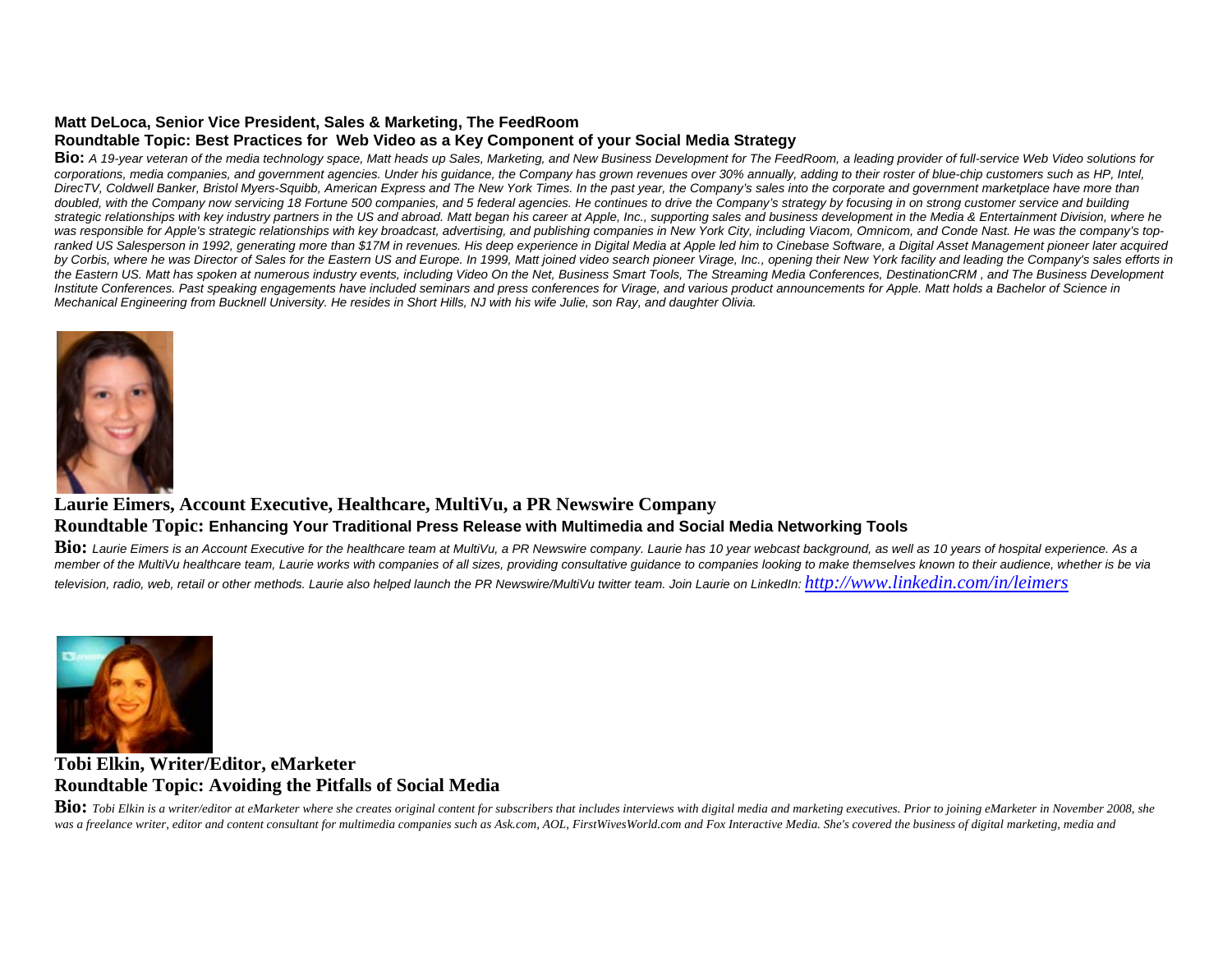*advertising, along with the technology marketing as a reporter, editor and columnist/blogger at MediaPost Communications, Advertising Age and Brandweek. Tobi has served as a moderator at marketing and interactive conferences and has ommented on popular culture, media and advertising trends for broadcast and cable outlets. She began her career in journalism at the Associated Press.*



## **Michael Fleming, Senior Director, Social Media, GlaxoSmithKline Roundtable Topic: Social Media and Pharma: Is there Really a "Right" Way?**

**Bio:** *As head of new and social media communications for GSK US Pharmaceuticals, Fleming is charged with spearheading exploration and adoption of social media across both product marketing and corporate communications. He leads the team that recently launched the new GSK blog, "More than Medicine" and the company's forray into Twitter. Previously, Fleming oversaw US product*  communications at GSK, leading development of innovative entertainment and sports marketing partnerships. Prior to joining GSK, he held positions in global marketing, public affairs and operations at Searle and DuPont Pharmaceuticals. Earlier in his career, Fleming was a senior aide to a US Senator and he continues to be active in politics and civic affairs. He is a graduate of the University of *Delaware and the Johns Hopkins School of Advanced International Studies.*



**Tricia Geoghegan, Communications Lead, Neurology and ADHD, McNeil Pediatrics, a division of Ortho-McNeil-Janssen Pharmaceuticals, Inc., Johnson and Johnson Pharmaceutical Services, inc.** 

## **Roundtable Topic: Building Awareness for Sustainable User Engagement in Pharmaceutical Social Media**

**Bio:** *Tricia currently supports product and disease awareness communications for the Central Nervous System franchise of Ortho-McNeil-Janssen Pharmaceuticals, Inc., including global product communications in Neurology and ADHD. Tricia has spent the last 10 of her 25 years as a communications professional in healthcare, including global R&D and product communications at Sanofi-Aventis. Tricia is a second-generation journalist whose career began in a newsroom down the shore in New Jersey. She moved to corporate communications at AT&T, where she created the company's*  first global publication for retirees, produced annual reports and handled high-tech and environmental issues management and media relations. Tricia's current social media work includes managing two *Facebook communities and sharing her learnings across the company as part of the Johnson and Johnson Corporate Social Communications Council.*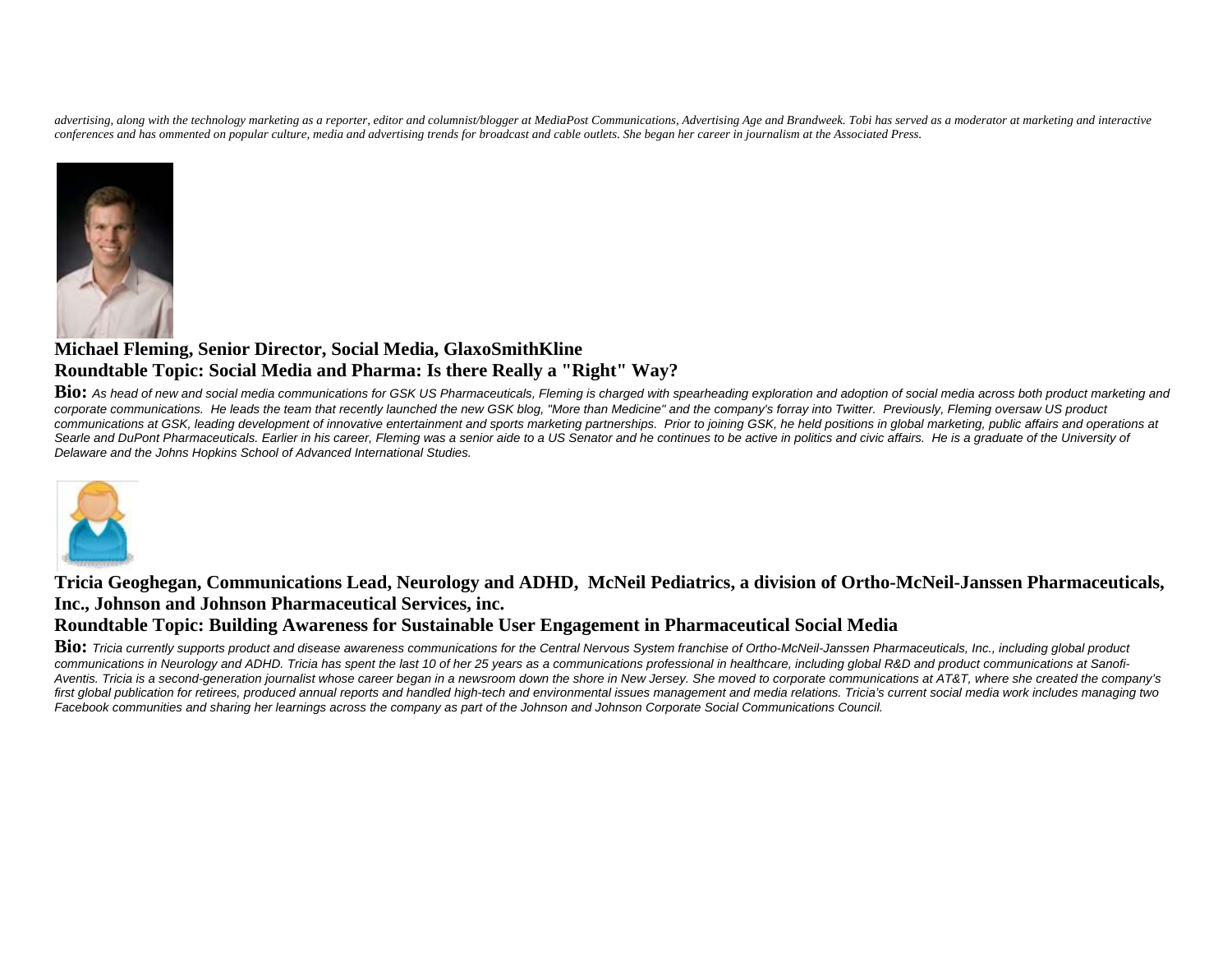

## **Shwen Gwee, Corporate Communications, Vertex Pharmaceuticals & Founder, Social Pharmer Network Roundtable Topic: Getting Started in a "Socially Challenged" World: Strategies and Best Practices for Initiating Social Media Programs in Pharma/Healthcare**

**Bio:** *Shwen is part of the Corporate Communications group at Vertex Pharmaceuticals, where he leads New Media Communications and focuses on New/Social Media, Web 2.0, and Health 2.0. He develops and*  implements digital strategies in support of Marketing and Communications initiatives, oversees the overall digital strategy, and establishes/maintains key relationships with new media publishers and "new influencers". Shwen frequently presents at industry events on New/Social Media and advises various industry-related organizations on their social media strategies. For 2009, he will chair the annual Digital Pharma conference and sits *on the advisory board for IAmBiotech.org. Shwen also hosts the Med 2.0 Blog & Podcast (med20.com), and is the founder of the Social Pharmer Network and Unconference (SocialPharmer.com) -- a network for new and social media in pharma and healthcare.*



## **David Harlow, The Harlow Group LLC**

#### **Roundtable Topic: The Lawyers don't Always say No: Bringing Legal into Health Care Social Media Strategic Planning**

Bio: David Harlow is a heath care lawyer, consultant and blogger from Boston, Massachusetts. He has over twenty years' experience in the public and private sectors, which affords him a unique perspective on legal, policy and business issues facing the health care community. Over the years, David's clients have included a broad range of health care providers and related businesses ranging from small physician practices to academic medical centers to diagnostic imaging centers to managed care organizations. Before founding The Harlow Group, David was a partner in a mid-size Boston law firm; prior to that, he served as Deputy General Counsel of the Massachusetts Department of Public Health. His blog, HealthBlawg, is recognized as a leading health care law and policy blog, he tweets @healthblawg, and he is frequently quoted and featured in the *legal, business, health care and general press.*



**Rob Jekielek, Principal, Reputation Institute Roundtable Topic: How can Social Media Analysis be Integrated into Broader Reputation Management Systems?**

BiO: Rob Jekielek is a principal with Reputation Institute. Since joining RI he has led reputation consulting projects for multinational companies in Pharmaceuticals, Consumer Goods, Banking, Financial Services, and Energy. Rob also leads Reputation Institute's media reputation insight efforts. Before coming to Reputation Institute, Rob held consulting positions at a leading global media analysis firm and KPMG Consulting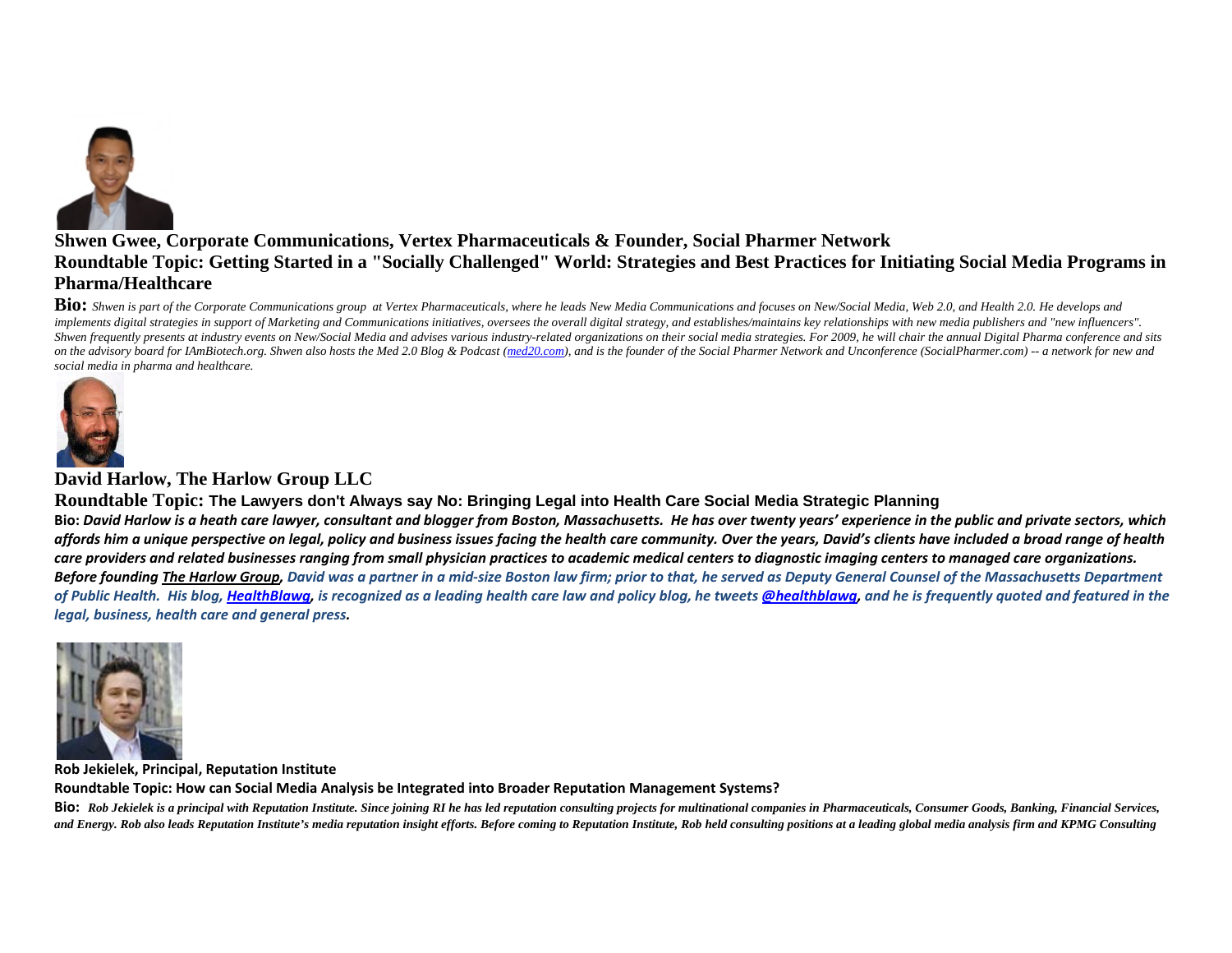*(now Bearing Point). Rob delivered strategic consulting projects around the world, including engagements with PWC, De Beers, Allianz Group, World Economic Forum, U.S. State Department, and Government of South Africa. Rob holds a Bachelor of Commerce in International Business and Management Science from the University of Alberta.*



#### **Fard Johnmar, M.A., Founder, Envision Solutions**

#### **Roundtable Topic: Moving from Excitement to Execution: How to Anticipate & Manage the Tough Conversations & Avoid Setbacks in Your Quest to Integrate a Solid Social Strategy Within Your Organization**

BiO: Fard Johnmar, M.A., founder of Envision Solutions, has extensive experience in the healthcare marketing communications arena. He has developed and implemented programs for numerous major global and domestic pharmaceutical companies, nonprofits, medical associations and government organizations. Pfizer Inc., Eli Lilly and Company, the Centers for Disease Control and Prevention, Novartis Pharmaceuticals and the International Society on Hypertension in Blacks are just a few of the organizations he has completed engagements with. Mr. Johnmar has special expertise in cardiovascular disease, mental health, infectious disease, oncology, social media communications, public health and health policy. He holds a Master of Arts degree from New York University's well-regarded Gallatin School of Individualized Study in communications and health policy. He completed his undergraduate degree at Amherst College where he earned a B.A. in jazz ethnomusicology with additional concentrations in pre-medical studies and political science. Mr. Johnmar writes regularly on healthcare marketing, policy and related subjects for <u>Know More Media</u> (KMM), a leading global business blogging network and other publications. His blog on KMM, <u>HealthCareVox</u>, was *recognized as one of the world's top 50 English‐language health blogs by edrugsearch.com.*



#### **Raymond Kerins, Vice President/Worldwide Communications, Pfizer Inc. Roundtable Topic: Lessons Learned from Pfizer's Social Media Initiatives**

BiO: As Vice President in the worldwide communications department of Pfizer Inc. (NYSE: PFE), Ray oversees all strategy and execution of the Company's global media relations programs. He is directly responsible for handling top-tier domestic and international news media company-wide. Ray is the chief spokesperson for Pfizer. He manages the company's media relations department and function, including communications programs for executives, crisis and issues management, financial and products communications, as well as, corporate philanthropy and human resource initiatives. He provides senior communications counsel to various members of the executive leadership team including the presidents of the various divisions, general counsel, CEO and other senior public affairs members globally. Ray develops and oversees multi-year communications programs, including a fully integrated communications program for executive committee members. The programs includes media relations, speaking engagements, thought pieces and company sponsored events, such as, shareholder meetings and quarterly analysts/media calls. He works with policy, legal, requlatory, investor relations, marketing, sales and internal communications to ensure a consistent and appropriate message platform. Prior to Pfizer, was Executive Director in the public affairs department of Merck & Co., Inc. He oversaw all strategy and execution of the Company's global media relations programs and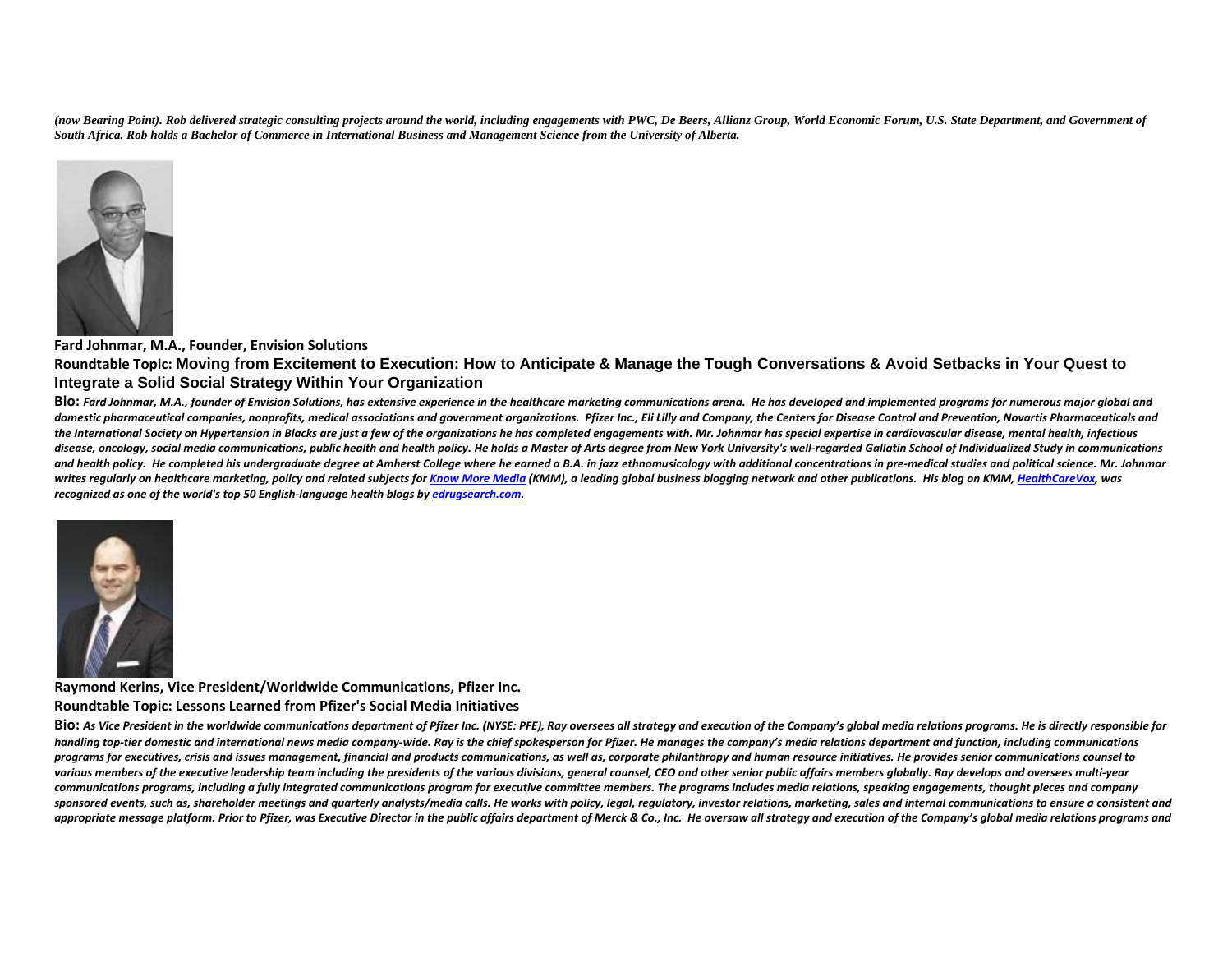was directly responsible for handling top-tier domestic and international news media company-wide. Prior to joining Merck, Ray was executive vice president/managing director of both the corporate communications & media relations practices for GCI Group, a top-ten global PR firm and subsidiary of WPP Group Inc. Prior to his tenure at GCI Group, Ray was a manager in the media relations department of Porter Novelli, another top-ten alobal PR firm and subsidiary of Omnicom Group Inc. Ray is the recipient of many company and industry honors and awards. He was the first-ever recipient of both the GCI Spirit Award and the Porter Novelli International Excellence Award, now annual global awards. His industry honors include two PR Week awards, two CIPRA awards, three Sabre awards and a Mercury Award. Ray is a frequent speaker at industry conferences and has aiven presentations for the International Association of Business Communicators. Conference Board. The Wall Street Journal. Bulldoa Reporter. Northwestern Medill School of Journalism. Syracuse Newhouse School of Journalism, Pharmaceutical PR & Communications Summit, PRSA and PRSA Health Academy. He is a member of the New York Press Club and National Investor Relations Institute and is a New York state-certified firefighter. Ray holds a Master of Science degree and Bachelor of Arts degree from Iona College.



## **Andy Levitt, Founder and CEO, HealthTalker Roundtable Topic: Mobilizing & Engaging Patients/Caregivers Using Social Communications**

**Bio:** *Andrew Levitt created the idea behind HealthTalker, and is responsible for operations, and for the sales and marketing for the company. Andy spent 13 years working for large and small pharmaceutical and biotechnology companies, including Schering Plough, Johnson & Johnson, Praecis and Genzyme Corporation. During his tenure, he enjoyed increasing levels of sales, marketing and management responsibility. Andy*  was an early direct-to-consumer advertising pioneer, working on the popular allergy medication, Claritin, from 1997-1999. Since then, he has marketed several other prescription products, both to consumers and to *healthcare providers. He has extensive experience using the Internet as a powerful tool to help consumers find the information they need to better understand their condition and be more informed when speaking with a healthcare professional. Andy earned a Bachelor of Arts degree from Emory University in 1992, and a Masters of Business Administration from the Stern School of Business at New York University in 2001. He lives in Davis Square with his wife and their dog, Yawkey.*



## **Clifford Mintz, Ph.D., Co-Founder, BioCrowd**

**Roundtable Topic: Social Media and the Life Sciences: Building a Social Networking Site for BioProfessionals** 

Bio: Clifford S. Mintz, Ph.D. has an extensive background in biopharmaceutical drug development, biotechnology training and bioscience career development. Dr. Mintz has held a variety of positions including stints *as a medical school professor, professional recruiter management consultant and medical/science writer. Cliff is the founder of BioInsights (www.bioinsights.com) a biopharmaceutical education and training organization, a co-founder of BioCrowd (www.biocrowd.com) a social networking and career development website for bioprofessionals and author of BioJobBlog (www.biojobblog.com). He teaches product*  development and regulatory affairs in several biotechnology training programs and is an Adjunct Professor in the Department of Biochemistry and Molecular Biology at Georgetown Medical School. Dr. Mintz has been invited speaker at numerous symposia and bioscience meetings focused on social media, career development and education and training. Cliff received a B.S. in microbiology/animal science from Cornell University, a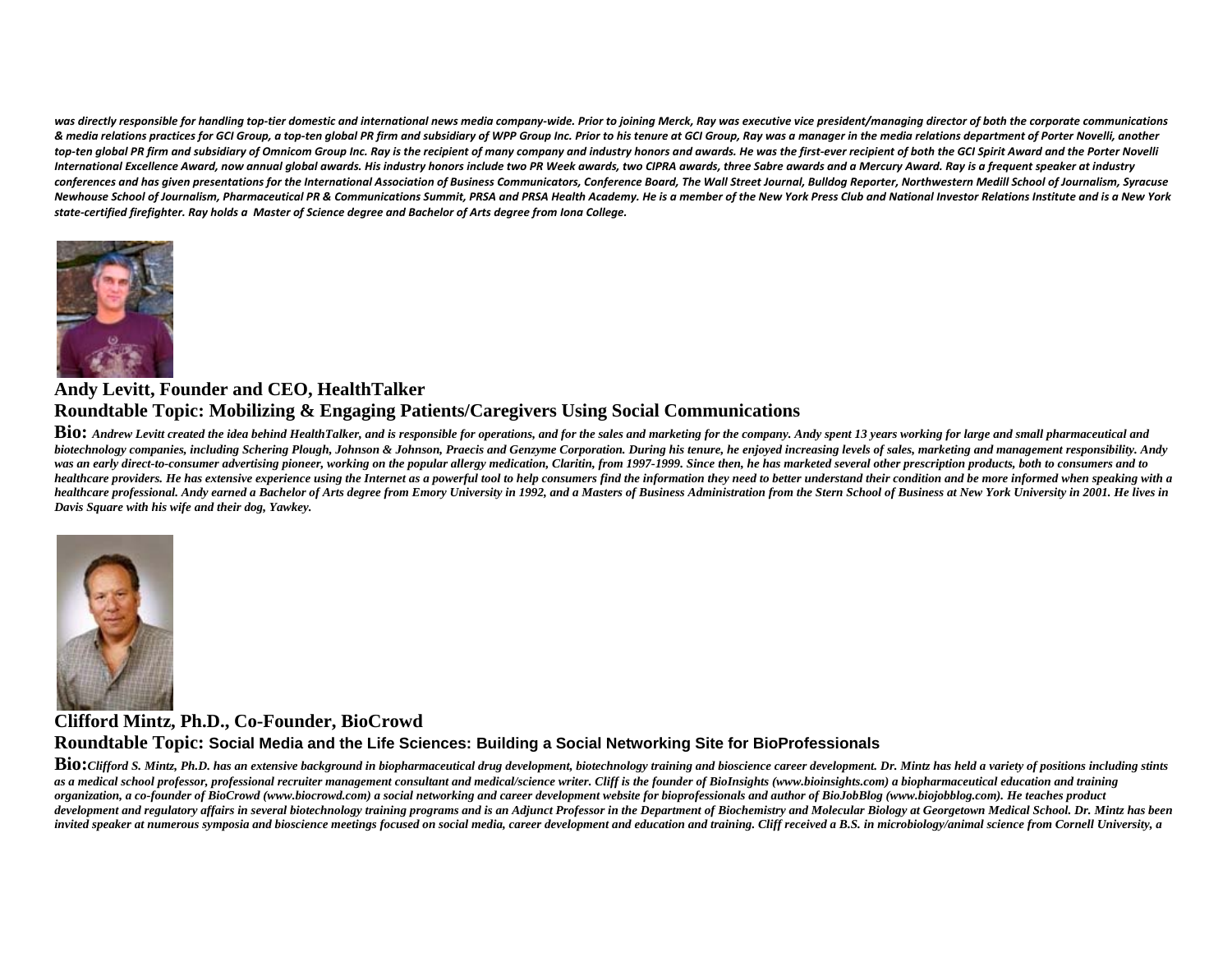*Ph.D. in Bacteriology from the University of Wisconsin-Madison and performed his post-doctoral studies at Oregon Health Sciences University and the College of Physicians & Surgeons, Columbia University.*



**Mario R. Nacinovich Jr., Editor-in-Chief, Journal of Communication in Healthcare** 

**Roundtable Topic: 60% of e-patients say they or someone they know has been helped by following information found on the internet. Where are we missing the opportunity to get in on this conversation?**

**Bio:** *Mr. Nacinovich is the Editor-in-Chief of the Journal of Communication in Healthcare and VP of Strategic Planning and Business Development for QD Healthcare Group. He previously*  served as Chief Growth Officer for Caudex Medical, Co-CEO for Fission Communications, VP, Strategic Planning, Director of Business Development and VP of Ophthalmology at Ventiv *Health Communications. Mr. Nacinovich began his career in 1994 at Merck & Co., Inc. and served in various sales and marketing roles. Mario has presented and moderated several executive panel discussions at many national and international conferences, contributor to numerous articles, roundtables and publications. He holds an undergraduate degree in Managerial Science with minors in Economics and Psychology from Manhattan College. He is currently pursuing his Master of Science degree in Health Communication from Boston University. He holds graduate certificates in Strategic Marketing for the Healthcare Industry Executive Education program from the Kellogg Graduate School of Management from Northwestern University and in Political Journalism from The Fund for American Studies at Georgetown University.*



## **Terry Nugent, Vice President Marketing, Medical Marketing Service, Inc. (MMS) Roundtable Topic: Fueling Social Networking with Email Marketing and Other Promotional Techniques to Healthcare Professionals**

**Bio:** *Terry Nugent has over 30 years of experience in healthcare professional direct marketing at the American Medical Association (AMA) and (since 1989) Medical Marketing Service, Inc. (MMS), where his responsibilities encompass list management, advertising, marketing, promotion, and client professional development. He is a Past President of the Midwest Healthcare Marketing Association (MHMA), Co-Chair of the Healthcare Communications and Marketing Council (HCMA) Midwest Regional Forum, a member of the Direct Marketing Association (DMA) and the Email Experience Council (eec) Speaker's Bureau. His work has been published by industry journals including Medical Marketing and Media, PharmaVoice, Medical Meetings, and the Healthcare Marketer's Exchange. He has an MBA in Marketing from Loyola University of Chicago and an undergraduate degree in Advertising from Marquette University.*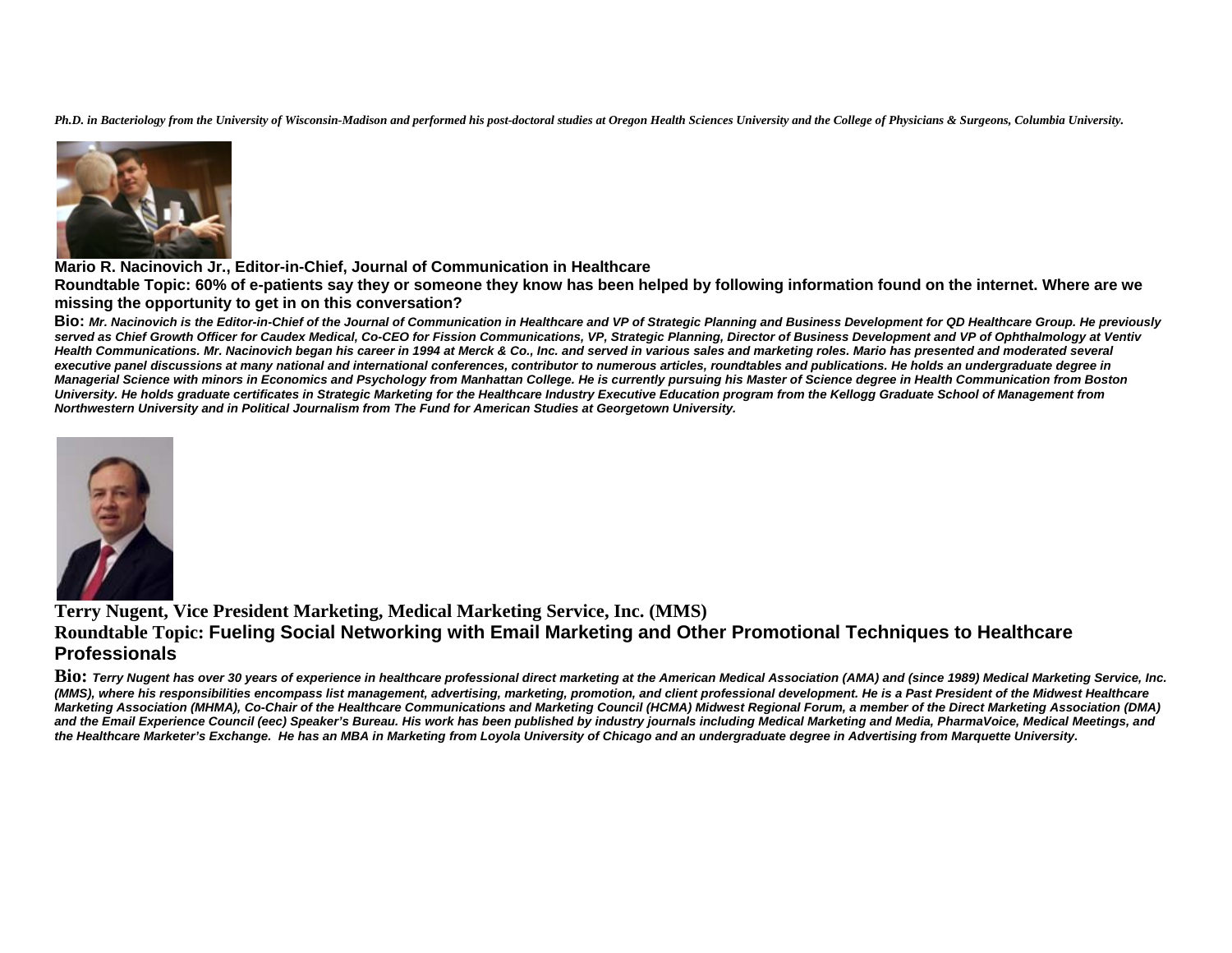

## **Michael Parks, President, Pitch360 Incorporated Roundtable Topic: Committing to Success: Establishing the Right Team and Policies to Create a Winning Social Media Strategy**

Bio: Michael is the President of Pitch360 Incorporated, a strategic publicity and public relations consultancy that specializes in the needs of pharmaceutical, biotechnology, and nanotechnology companies. Prior to *founding Pitch360 in 2008, Michael was the Vice President of Corporate Communications at Centocor Inc. an operating company of Johnson & Johnson. In this role, he acted as the company's Chief Communications Officer with responsibility for the protection and enhancement of the company's image and products from a commercial, research & development, and manufacturing perspective. Michael Parks is a seasoned communications professional with more than 15 years of pharmaceutical experience. He has extensive corporate communications and public relations experience, including social media, corporate branding and reputation management, integrated marketing communications, business development communications, issues management and organization communications.* 



**Tyler Pennock, SVP, Director of Social Media, RFI Studios Roundtable Topic: Dr. iPhone - How Mobile Devices and 'Anytime, Anyplace' Web Access will Revolutionize Healthcare Communications**

**Bio:** *For over a decade, Tyler has been developing interactive and social media campaigns for a broad array of consumers and professionals in healthcare, technology, travel, automotive and consumer packaged goods. He has come up through leading agencies including Chandler Chicco Companies, VML Interactive, Y&R and Weber Shandwick. In his role as SVP, Director of Social Media for Ruder Finn's RFI Studios, Tyler has been working with healthcare clients including Novartis and BMS to design digital strategies that ignite conversations and build communities with patients and professionals online. Some of his previous digital campaigns include the Drops of Wellness Project for The Coca-Cola Company, and the development of a social networking program for the AdCouncil's teen-targeted "Boost" initiative. You can follow him on Twitter @typennock.*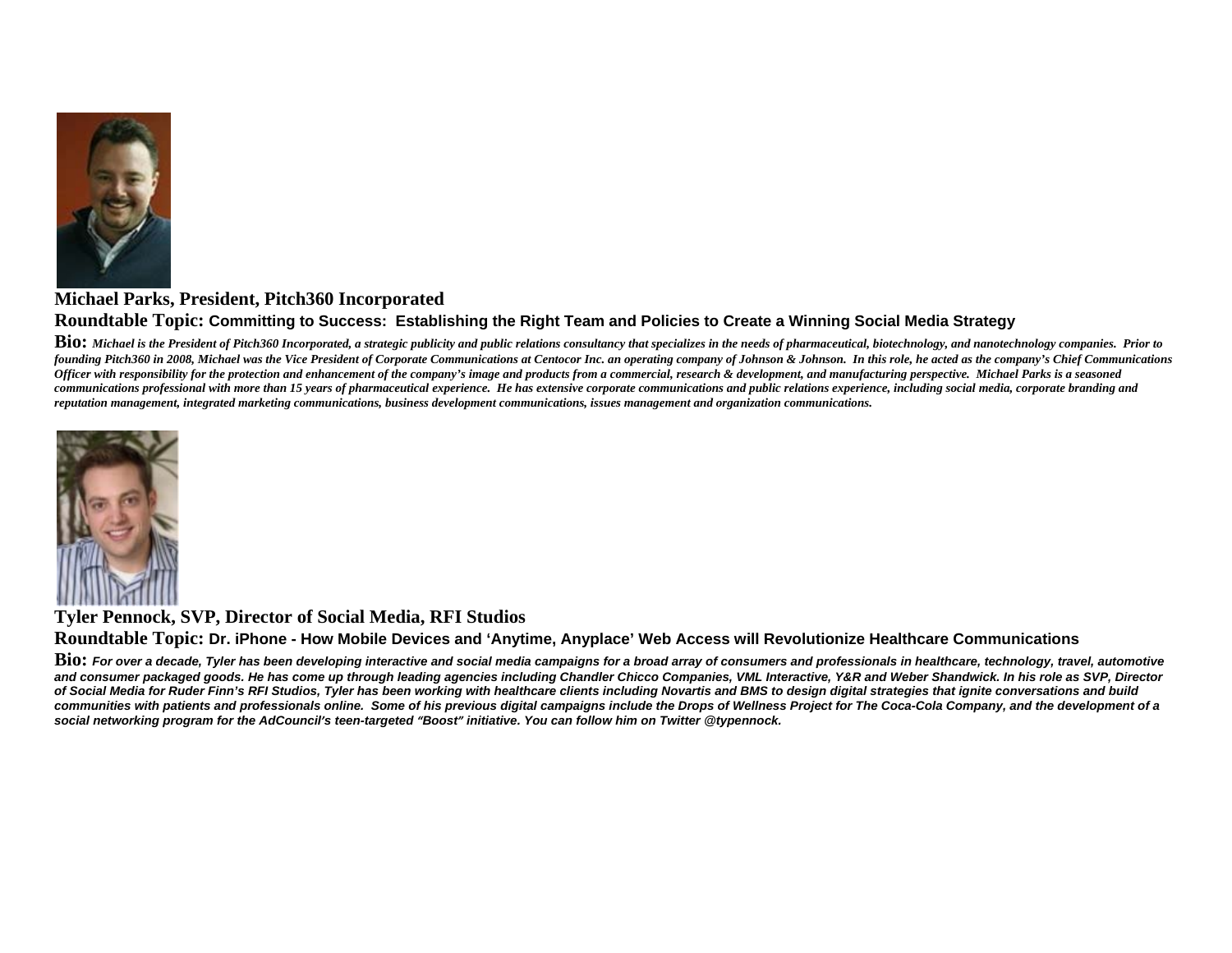

*Dr. Demetrios Perdikis, Health Care Business Strategist and Care Quality Evangelist, WHITTMANHART* 

*Roundtable Topic: Dying to Get Well, Social Sparks Adoption of Generics* 

*Bio: Demetrios Perdikis is WHITTMANHART's health care business strategist and care quality evangelist. Dr. Perdikis' work, research and teaching interests span maximizing innovation in*  nearly every facet of the health care market from creating new business models, developing talent, maximizing information systems and guiding operations to biomedical research, medical *devices and medical care delivery.* 



*Steve Peskin, MD, MBA, FACP, EVP and Chief Medical Officer, MediMedia USA* 

#### *Roundtable Topic: Social Media: A Major Transformation for Healthcare Professional Knowledge Acquisition and Application*

*Bio: Steven R. Peskin, MD, MBA, FACP is the Executive Vice President and Chief Medical Officer for all divisions of MediMedia USA. In this position, he offers clinical and strategic*  expertise to MediMedia's innovative marketing and educational programs. Dr. Peskin serves on the MediMedia corporate health care committee and on the company's task force on digital *strategy. Prior to joining MediMedia USA, Dr. Peskin founded and was President and COO of Nelson Managed Solutions, a division of Publicis Healthcare Group, the largest global healthcare marketing services corporation. Dr. Peskin received his undergraduate degree from The University of North Carolina Chapel Hill and his medical degree from Emory University*  School of Medicine in Atlanta, Georgia. He completed residency in training in internal medicine at Saint Elizabeth's Medical Center in Boston and then went on to The Sloan School of *Management, MIT. Dr. Peskin has authored a number of industry articles, book chapters, and has been a frequent speaker on topics in healthcare financing and management.*

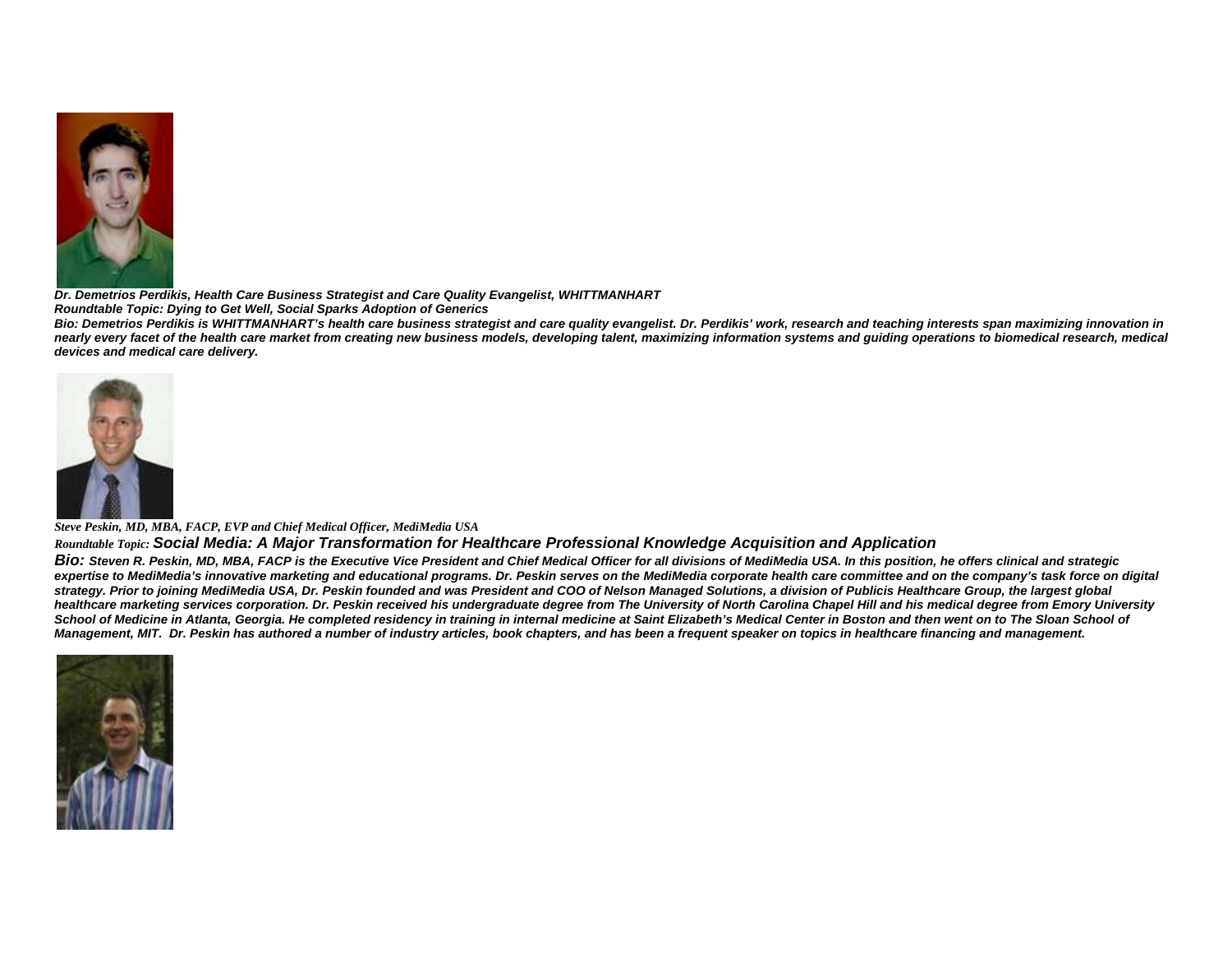#### *Scott Reese, CEO, Wool Labs, LLC*

#### *Roundtable Topic: Actionable intelligence: What they are Saying about your Brand, Where they are Saying it, and How You can Participate*

*Bio: Scott Reese is a recognized innovator, agency executive and thought leader in technology based, creative endeavors. Prior to forming Wool Labs, Scott held the position of Senior Vice President, DIGITAS Health, a member of the Paris*‐*based Publicis Groupe. While with Digitas, Mr. Reese was the key conceptual architect of the first and only*‐*to*‐*date branded social*  media platform in the pharmaceutical industry. Scott has also served as Brand Architect, Director of Creative Strategy, for Scient/iXL, a tier-one creative, technology, and strategy consultancy. While with iXL Scott played a leadership role in the development of many first to market web programs and new technology applications including WebMD, StarBand, Net 2000, *XM and Nextel. Scott has led marketing and technology endeavors for some of the largest and most recognizable companies in the world. Over the course of his career, Scott has won numerous awards and has been a guest speaker and presenter at many industry events including the Center for Business Intelligence, AIGA Design Camp, Design Management Institute, and Art Center College of Design.*



*Jonathan Richman, Author, Dose of Digital & Director of Business Development, Bridge Worldwide* 

#### *Roundtable Topic: The Future of Pharma Marketing*

*Bio: Jonathan is the author of Dose of Digital and Director of Business Development for Bridge Worldwide, an interactive and relationship marketing agency based in Cincinnati, Ohio. Advertising Age ranks Bridge Worldwide among the Top 50 Digital Agencies in the country. The company's client list includes several FORTUNE 500 companies such as Procter & Gamble,* 

*ConAgra Foods, and Kroger. He is the author of the popular pharma and healthcare industry blog, Dose of Digital (doseofdigital.com), which provides insights on digital marketing in healthcare. Jonathan writes and speaks extensively on the impact of digital technologies on healthcare marketing including his blog and multiple white papers. Prior to joining Bridge*  Worldwide, Jonathan worked at AstraZeneca for more than 11 years, holding various positions in sales and marketing. In his most recent position at AstraZeneca, Jonathan served as Brand *Leader for healthcare professional marketing in the U.S. for breast cancer agents Arimidex and Faslodex.*



*Mark Ross, Vice President, Brand Strategies, Walter F. Cameron Advertising*

#### *Roundtable Topic: How Do You Sell Social Communications Projects and Prove ROI to Senior Management?*

*Bio: Walter F. Cameron Advertising VP Mark Ross has been an award-winning business and brand strategist for over 26 years. His high-concept, strategic breakthrough solutions have brand-enabled over 300 companies – from start-ups to Fortune 50's – including many of the best known, most successful healthcare companies in the world. Mark was recently named to the Advisory Board of Catapult, an organization of key opinion leaders who provide education and consultancy services to the dental industry. On the Social Media front, Mark founded the Dental Manufacturers Marketing Association (DMMA) to provide beneficial*  information and resources to manufacturers involved in the marketing of their products to professionals and consumers. The Medical Manufacturers Marketing Association (MMMA) was also recently started to benefit *medical products manufacturers as well. Both groups are found on LinkedIn. Mark recently created a blog called The Client Manual, designed to discuss the many nuances of the client relationship. His goal of the blog is to improve Client and Agency relationships and eventually publish a book by the same name. Prior to Cameron, as CEO of The Ross Communications Group for five years, Mark consulted with companies such as*  GSK, Watson Pharmaceuticals and Pall Corp. Prior to that, Mark was President of a multi-million dollar medical advertising agency for 15 years, providing award-winning marketing solutions to leading healthcare *companies including Sandoz, Squibb and Henry Schein. His work was often selected for inclusion in leading, published creative annuals and anthologies. Mark has been deeply involved in the advertising community. In 1994 he founded the Advertising Agency Council of Long Island, a group of advertising principals who meet monthly to discuss ways to optimize client service.*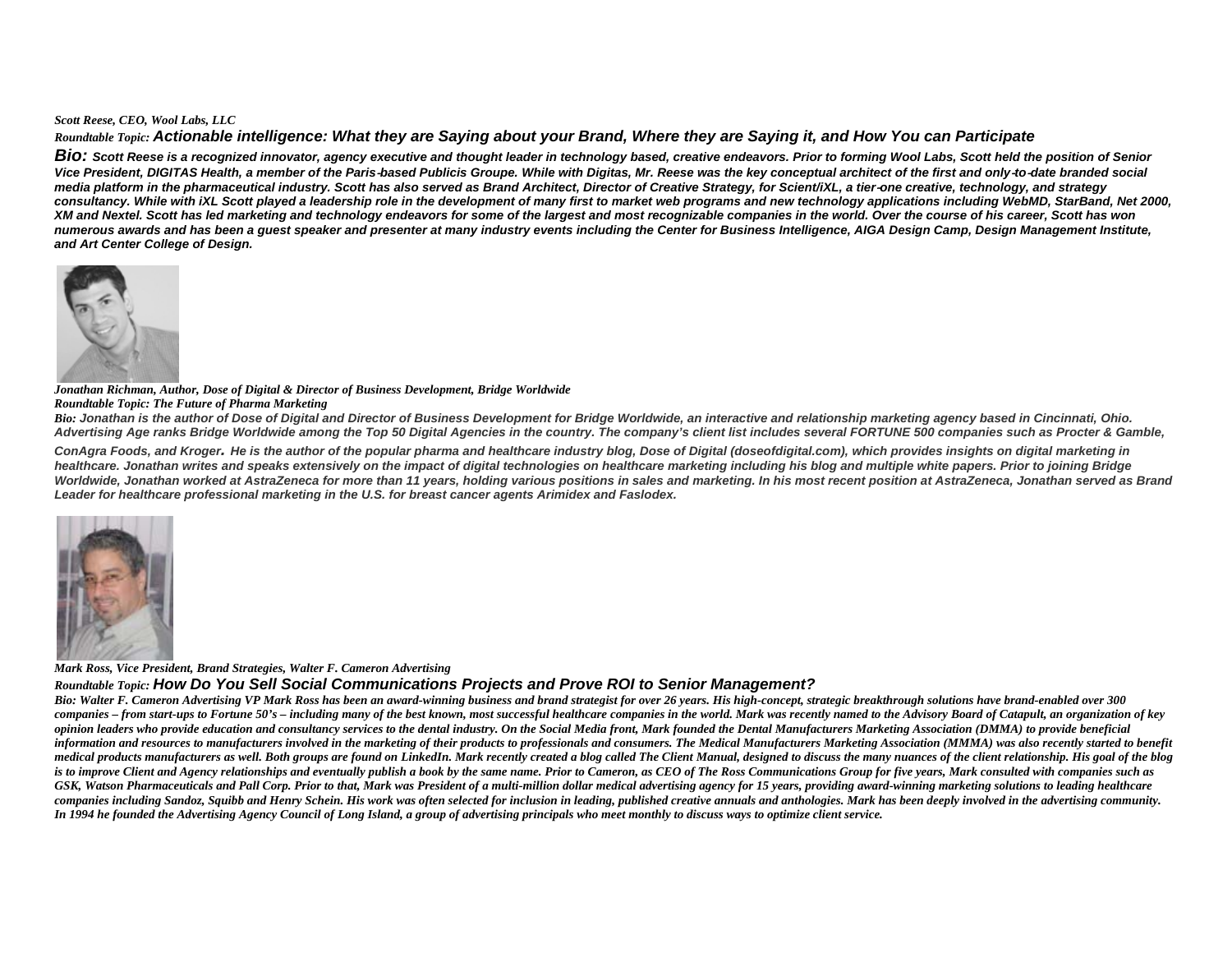

*Carol Banks Setter, SVP of Strategy, WHITTMANHART Roundtable Topic: The Hottest Online Marketing Tool (Personas)!* 

Bio: As the SVP of Strategy, Carol focuses her 17 years of interactive experience on identifying insights that help our clients win in the marketplace. The areas she leads include strategy, demographics, marketplace research and brand stewardship. She also works on analytic approaches for clients so that ongoing recommendations are built upon solid planning. She uses a variety of strategies to build connections with brands including consumer/healthcare education and social media. She has worked on numerous campaigns that helped individuals share social messages with each other from message boards, to Facebook, to online communities. Her healthcare client experiences are diverse, including: Johnson & Johnson, Zimmer, Novatis, CSL Behring and Roche. She also leverages her work in other categories to healthcare, with clients such as: *Procter & Gamble, BeautiControl, Black & Decker, Union Bank of California and Harley‐Davidson.*



*Dr. Christian Sinclair. MD, FAAHPM, Chief Strategist, KLX Media*

*Roundtable Topic: Getting Clinicians Involved in Social Media and Networking Efforts*

*Bio: Christian T Sinclair, MD, FAAHPM is the Chief Strategist for KLX Media, a health care focused social media consulting firm which grew out of his desire to see social media and networking used for public health education and conversations. Dr. Sinclair hopes health care organizations and clinicians get involved safely and actively to improve conversations about health. He continues to practice as a full-time board-certified hospice & palliative medicine physician in Kansas City, MO. His social media credentials include over 4 years and 280 posts blogging with the award winning Pallimed blog, an active following on Twitter, and setting up and maintaining several blogs and social media sites for health care companies. He was recently quoted in The New York Times for his advocacy of social media public health education potential.* 



*Bill Sobel, Chief Connections Officer, SobelMediaLLC*